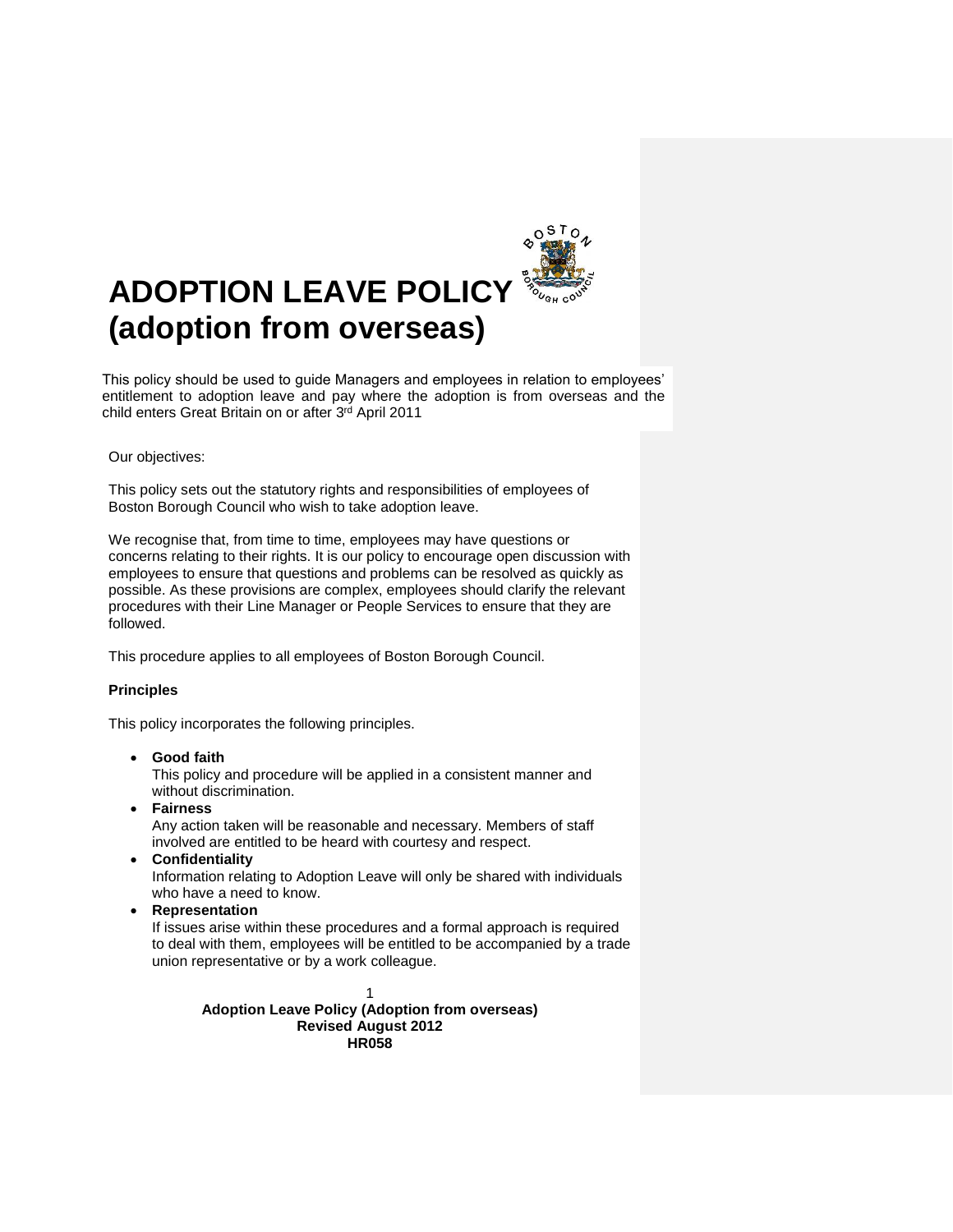# **Version History**

| <b>Version</b> | <b>Author</b>          | <b>Reason For Issue</b>                                                                           |
|----------------|------------------------|---------------------------------------------------------------------------------------------------|
| 2004           | <b>People Services</b> | Review of 1998 policy                                                                             |
| June 2005      | People Services        | Review of 2004 policy                                                                             |
| April 2007     | <b>People Services</b> | Review of 2005 policy                                                                             |
| August 2012    | People Services        | Review of 2007 policy and change<br>to legislative entitlements for<br>adoption post 3 April 2011 |

## **Document Distribution**

| <b>Name</b> | Role                                       |
|-------------|--------------------------------------------|
| <b>JCC</b>  | For consideration of amendments for policy |
| <b>CMT</b>  | For approval of amendments to policy       |
| <b>SMT</b>  | For implementation.                        |
| All staff   | Revised scheme/ staff benefit.             |

## **Document References**

| Reference  | <b>Document Title</b>                                                                                                                                                                           |
|------------|-------------------------------------------------------------------------------------------------------------------------------------------------------------------------------------------------|
| Appendix A | Use this form to provide notification of your intention to take<br>adoption leave (adoption from overseas) - part one                                                                           |
| Appendix B | Employees should use this form when adopting a child from<br>overseas to notify the Council of their intention to take adoption<br>leave. - part two                                            |
| Appendix C | Employees should use this form to provide notification of an<br>intention to take adoption leave (adoption from overseas) - part<br>three                                                       |
| Appendix D | You should use this form to vary the start date of your adoption<br>leave.                                                                                                                      |
| Appendix E | Employees should use this form indicate that they have elected<br>to receive statutory adoption pay and not statutory paternity<br>pay in relation to an adopted child (adoption within the UK) |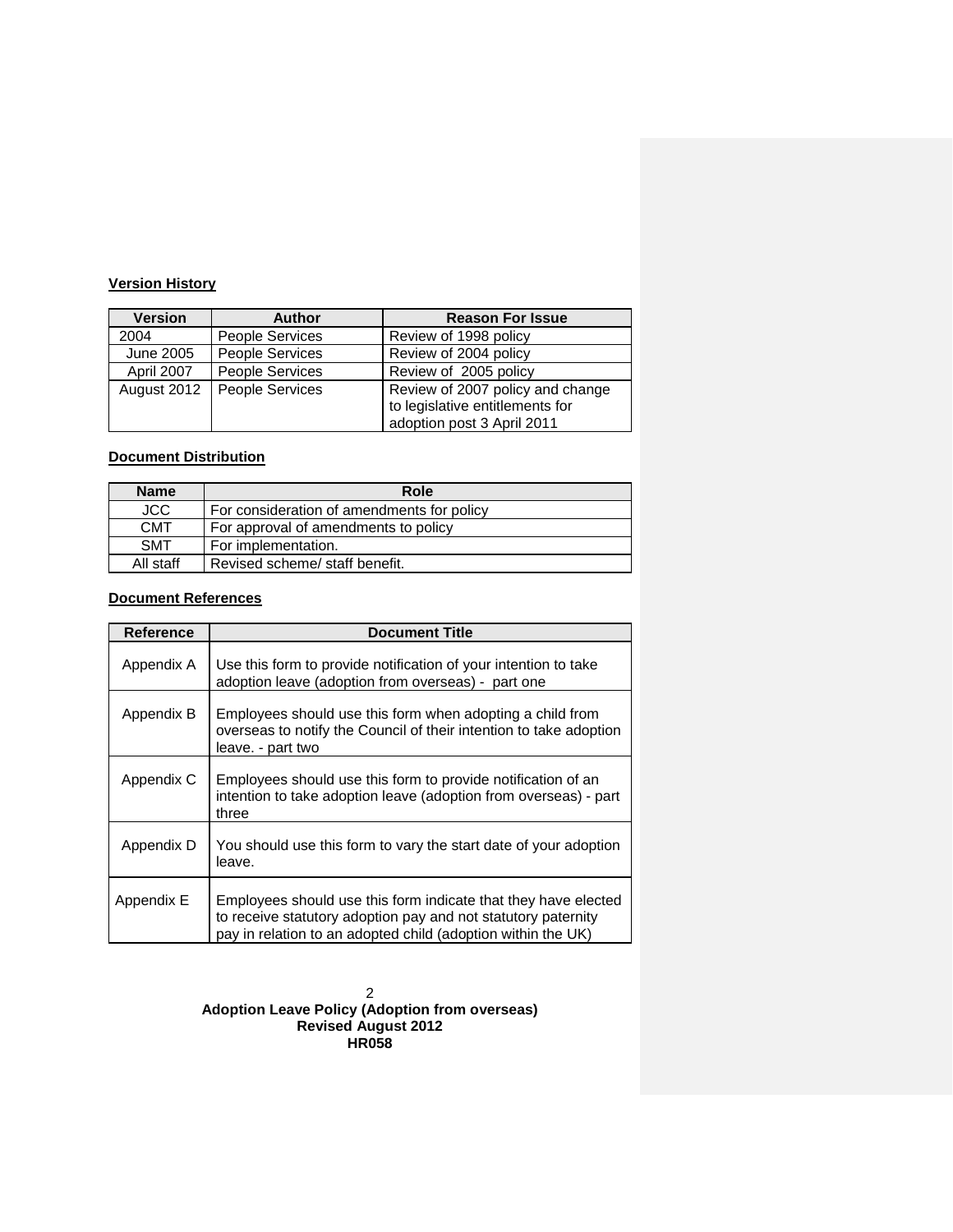## **TABLE OF CONTENTS**

| 5. Who qualifies for statutory adoption pay and how much will I receive?  4 |  |
|-----------------------------------------------------------------------------|--|
|                                                                             |  |
| 7. What happens to my pension and other contributions and benefits if I     |  |
|                                                                             |  |
|                                                                             |  |
|                                                                             |  |
|                                                                             |  |
|                                                                             |  |
|                                                                             |  |
| 13. What contact will the Council make during my adoption leave?7           |  |
|                                                                             |  |
|                                                                             |  |
|                                                                             |  |
|                                                                             |  |
|                                                                             |  |
|                                                                             |  |
|                                                                             |  |
|                                                                             |  |
|                                                                             |  |
|                                                                             |  |

## **GLOSSARY OF TERMS**

- AAL Additional Adoption Leave
- KIT Keeping in touch
- OAL Ordinary Adoption Leave
- SAP Statutory Adoption Pay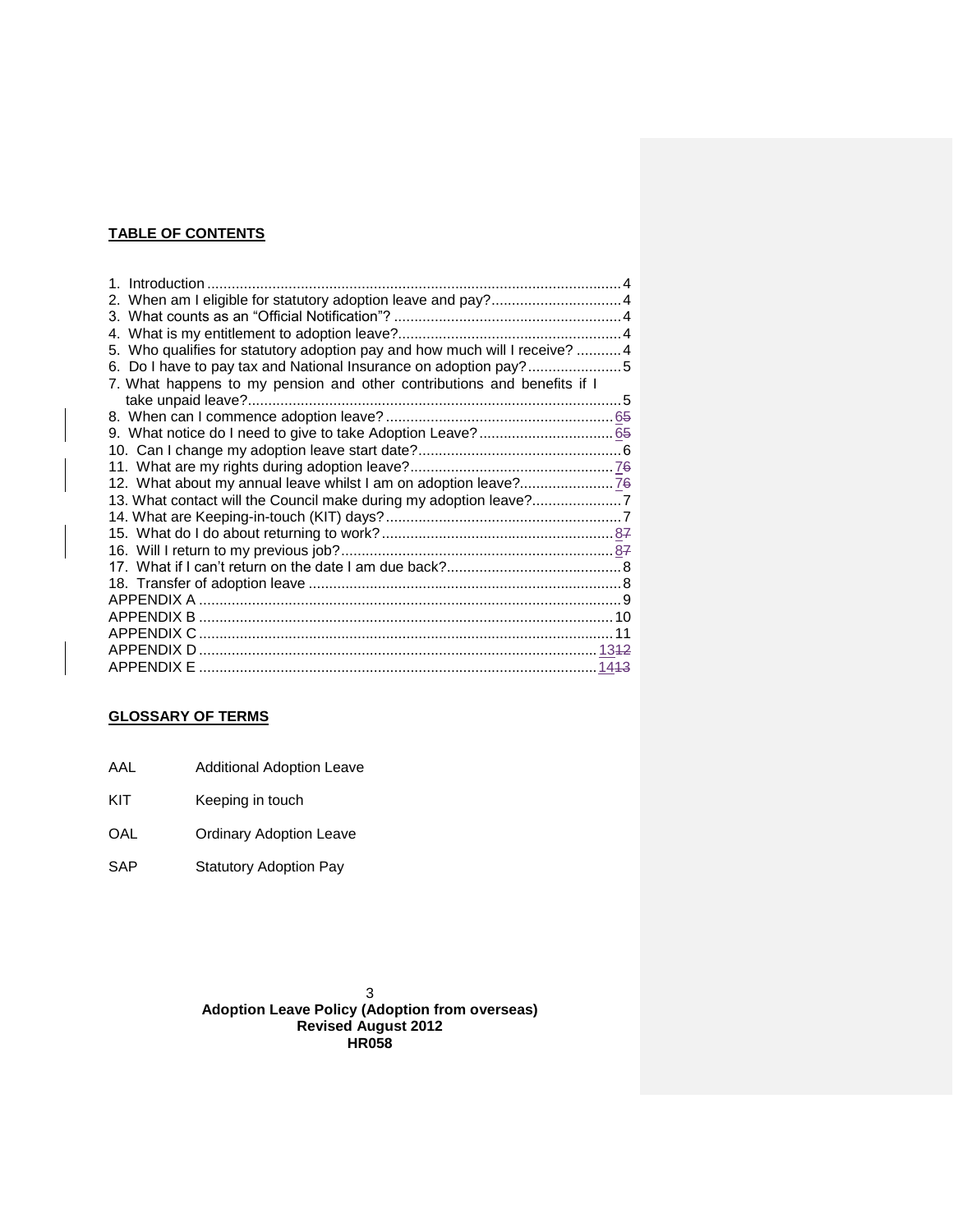#### <span id="page-3-0"></span>**1. Introduction**

Boston Borough Council recognises that, from time to time, employees may have questions or concerns relating to their rights on adoption leave. It is our policy to encourage open discussion with employees to ensure that questions and problems can be resolved as quickly as possible. As the adoption provisions are complex, if you need further advice, you should clarify the relevant procedures with either your manager or People Services to ensure that they are followed correctly.

#### <span id="page-3-1"></span>**2. When am I eligible for statutory adoption leave and pay?**

If you adopt a child from overseas and have received "official notification" in respect of that child you are entitled to a period of adoption leave provided that you have at least 26 weeks' continuous service, ending with the week in which the official notification was received or starting with the week in which your employment with the Council began.

#### <span id="page-3-2"></span>**3. What counts as an "Official Notification"?**

An official notification is defined as written notification, issued by or on behalf of the "relevant domestic authority", that it is prepared to issue, or has already issued and sent, a certificate to the overseas authority concerned with the child's adoption, confirming that the adopter is eligible to adopt and has been assessed and approved as being a suitable adoptive parent.

The relevant domestic authority is defined as the Secretary of State, except in the case of an adopter to whom the Intercountry Adoption (Hague Convention) Regulations 2003 apply and who is habitually resident in Wales, in which case it is the National Assembly for Wales, or one to whom the Intercountry Adoption (Hague Convention) (Scotland) Regulations 2003 apply and who is habitually resident in Scotland, in which case it is the Scottish Ministers.

#### <span id="page-3-3"></span>**4. What is my entitlement to adoption leave?**

Your entitlement is to take up to 26 weeks' ordinary adoption leave (OAL) followed immediately by up to 26 weeks' additional adoption leave. The employee's maximum entitlement is thus to take up to 52 weeks' adoption leave. All employees who take adoption leave have the right to return to work at any time during either ordinary adoption leave or additional adoption leave subject to their following the correct notification procedures as set out below.

#### <span id="page-3-4"></span>**5. Who qualifies for statutory adoption pay and how much will I receive?**

If you qualify for adoption leave, you will also qualify for statutory adoption pay (SAP) provided that your average weekly earnings are not less than the lower earnings limit for national insurance contributions. Statutory adoption pay is payable for up to 39 weeks at a rate set by the Government for the relevant tax year, or at 90% of the employee's average weekly earnings, if this figure is lower than the Government's set weekly rate.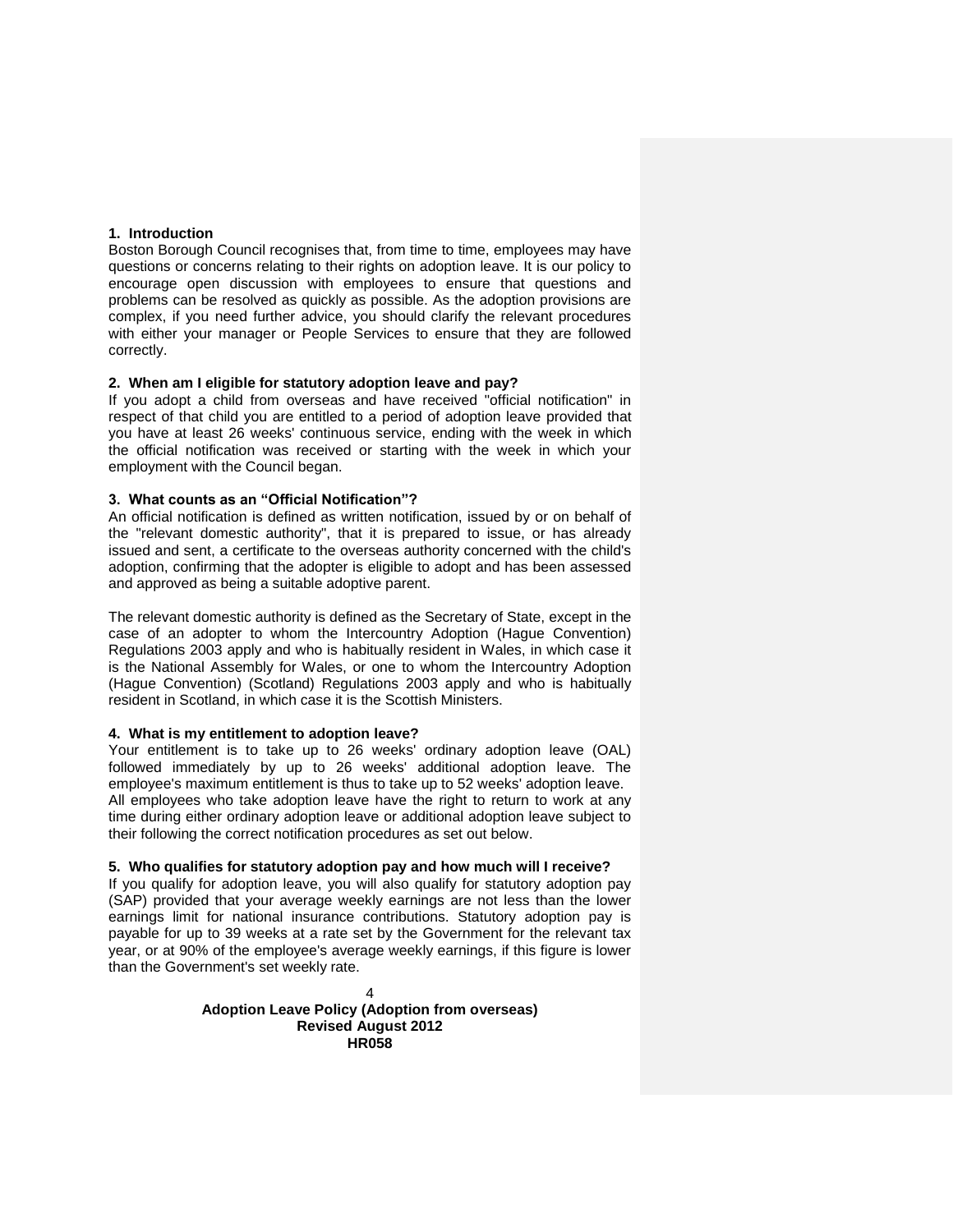Employees should use Appendix E to indicate if they have elected to receive statutory adoption pay and not statutory paternity pay in relation to an adopted child (adoption within the UK)

#### <span id="page-4-0"></span>**6. Do I have to pay tax and National Insurance on adoption pay?**

Statutory adoption pay is treated as earnings and is therefore subject to PAYE and national insurance deductions.

#### <span id="page-4-1"></span>**7. What happens to my pension and other contributions and benefits if I take unpaid leave?**

Where staff take a period of unpaid leave they should be aware that no voluntary contributions will be made on their behalf e.g. Westfield Health Scheme or Trade Union membership deductions. Alternative arrangements are the responsibility of the employee to make for this time, although People Services/Payroll will help where possible.

During the period of OAL and AAL, your contract of employment continues in force and you are entitled to receive all their contractual benefits, except for salary. In particular, any benefits in kind (such as laptop, mobile phone) will continue, the use of which is subject to the relevant policies.

During any OAL, you pay your normal contribution rate on whatever pay you receive. If you are on less than your normal pay, or even not paid, your membership still builds up as usual. So there is no effect on your pension benefits.

During any paid AAL, you pay your normal contribution rate on whatever pay you receive. Even if this is less than your normal pay, your membership still builds up as usual, so there is no effect on your pension benefits.

During periods of unpaid AAL you will only pay contributions if you choose to. You have 30 days from returning to decide and the cost is your normal contribution rate of the last pay you received. If you choose not to, you will not build up any membership for this period, and this will affect your pension benefits.

We will continue, as your employer, to pay pension contributions whether or not you receive any pay during the OAL pay period and these will be based on what you would have been earning had you been working normally.

During periods of unpaid AAL you will only pay contributions if you choose to. You have 30 days from returning to decide and the cost is your normal contribution rate of the last pay you received. If you choose not to, you will not build up any membership for this period, and this will affect your pension benefits.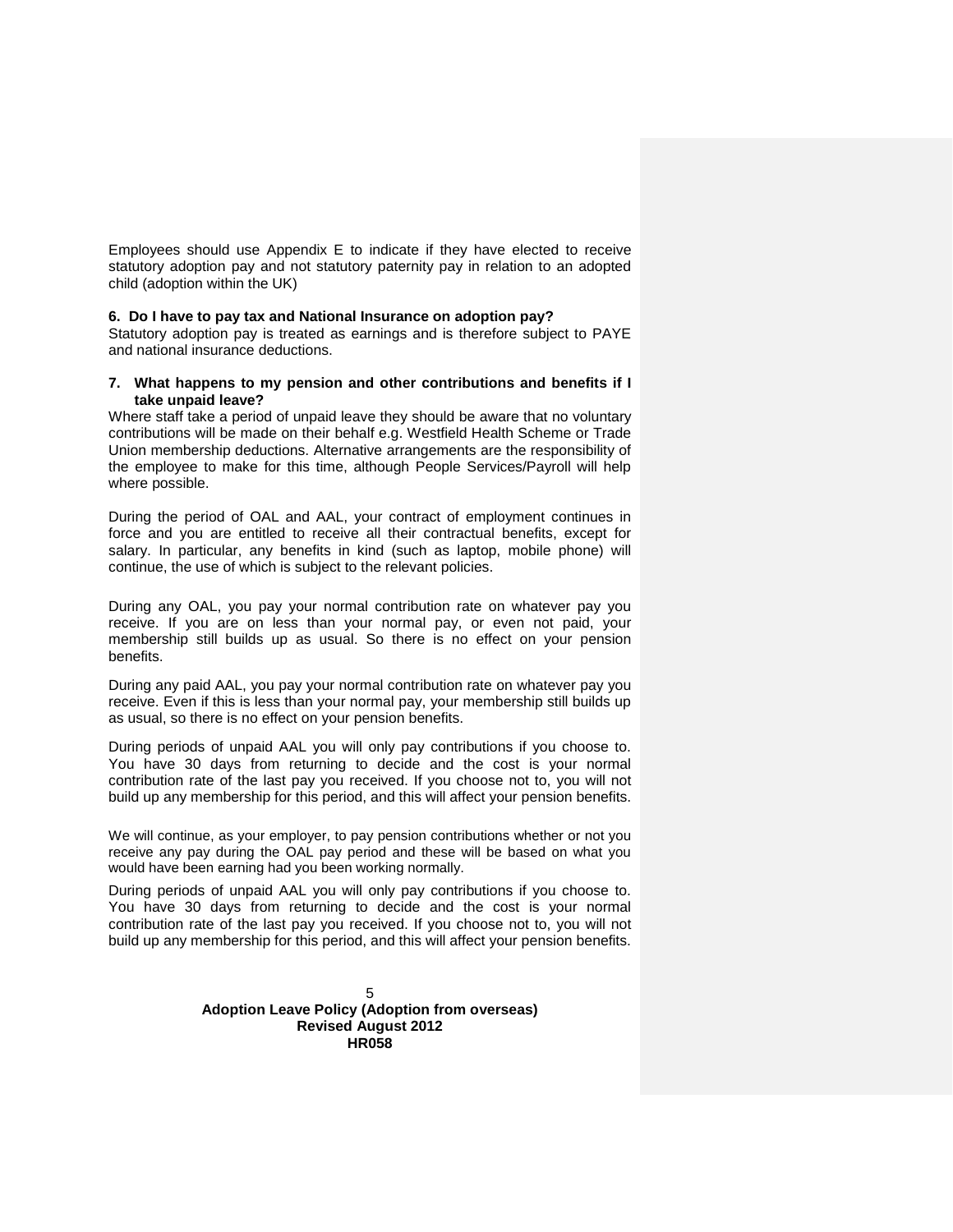No contributions will be payable by either the employer or yourself during any period of no pay in the AOL period.

#### <span id="page-5-0"></span>**8. When can I commence adoption leave?**

Adoption leave can start on the day on which the child enters Great Britain or on a chosen date no later than 28 days after the child enters Great Britain.

In order to make administration as easy as possible, you should discuss the timing of your adoption leave with your immediate manager as early as possible. You should appendices A, B and C to as appropriate to make the required notifications to the Council.

#### <span id="page-5-1"></span>**9. What notice do I need to give to take Adoption Leave?**

In order to be entitled to take adoption leave and receive statutory adoption pay, you are required to give the Council written notification of your intention to take adoption leave. No later than 28 days after the date you receive the official notification, or the date on which you complete 26 weeks' continuous service with the Council (whichever is later), or if that is not possible, as soon as is resonabley practicable. Y<sub>rou</sub> you must give notice of both the date the official notification was received and the date the child is expected to enter Great Britain. Use Appendix A for this notification.

At least 28 days prior to the date that you have chosen as the beginning of your adoption leave period, you must give notice of the chosen start date, and a declaration that you have chosen to receive statutory adoption pay and not statutory paternity pay (adoption), or if that is not possible, as soon as is reasonable practicable. . You must also produce a copy of the official notification. Use Appendix B for this notification.

Within 28 days of the child's entry into Great Britain you must inform the Council of the date of entry and provide evidence of this date in the form of a plane ticket or copies of entry clearance documents. Use appendix C for this notification.

#### <span id="page-5-2"></span>**10. Can I change my adoption leave start date?**

You are permitted to bring forward your adoption leave start date, provided that you advise the Council in writing at least 28 days before the new start date or, if that is not possible, as soon as reasonably practicable. You may also postpone your adoption leave start date, provided that you advise the Council in writing at least 28 days before the original proposed start date or, if that is not possible, as soon as reasonably practicable. Please use Appendix D to make this notification.

Any failure to give proper notice of an intention to start adoption leave will be regarded as a disciplinary offence, leading potentially to disciplinary sanctions for misconduct if appropriate.

Within 28 days of receiving your notice of the date on which you intend to begin your adoption leave, the Council will write to you confirming the latest date on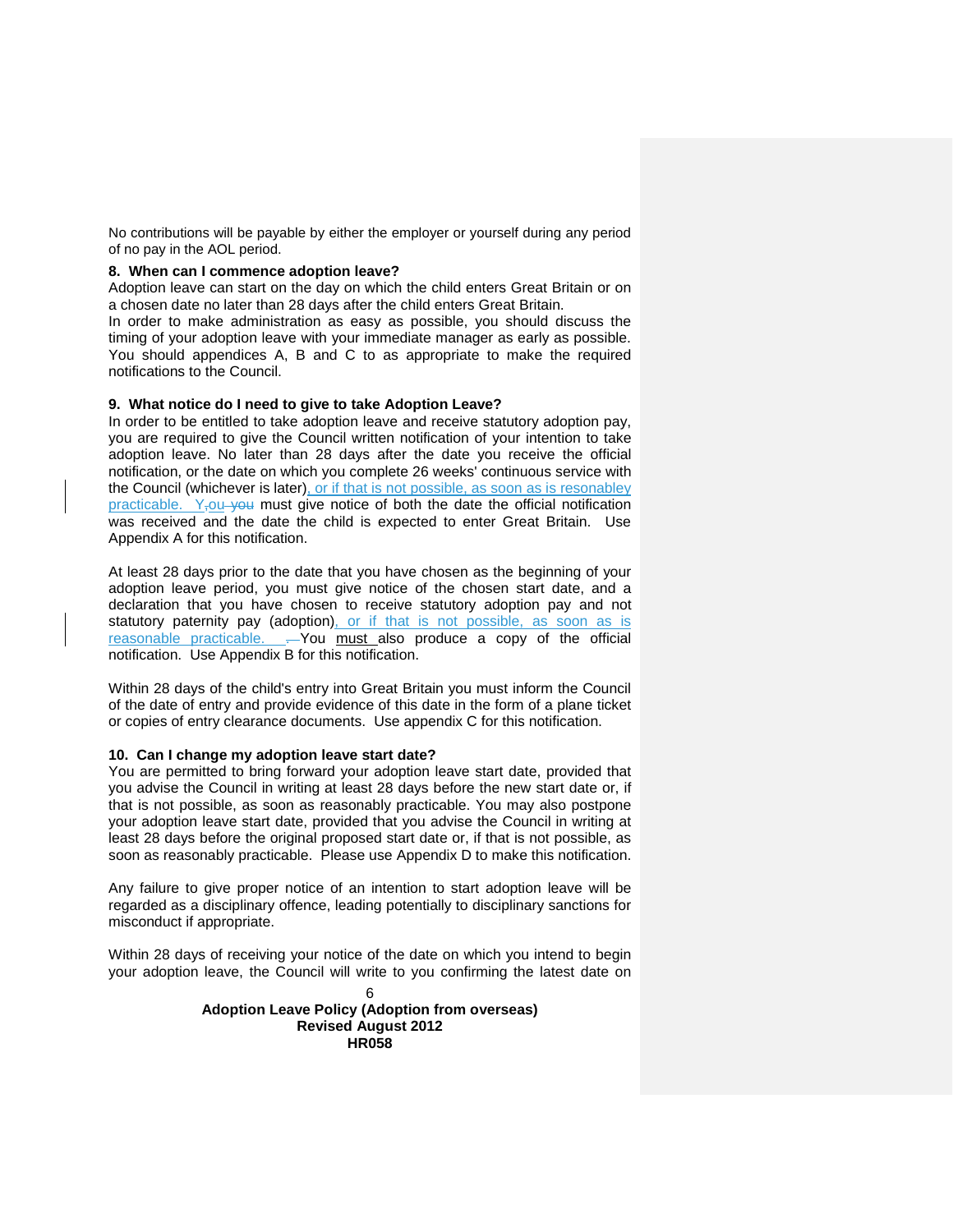which you must return to work after adoption leave. Where you have provided notice of a revised start date, within 28 days of the date on which the your adoption leave period began, the Council will write to you confirming the latest date on which you must return to work after adoption leave.

#### <span id="page-6-0"></span>**11. What are my rights during adoption leave?**

During ordinary adoption leave and additional adoption leave, all terms and conditions of your contract except normal pay will continue. Salary will be replaced by statutory adoption pay if you are eligible to receive it.

This means that, while sums payable by way of salary will cease, all other benefits will remain in place. For example, holiday entitlement will continue to accrue and pension contributions will continue to be paid.

#### <span id="page-6-1"></span>**12. What about my annual leave whilst I am on adoption leave?**

Adoption leave is granted in addition to your normal annual holiday entitlement.

Contractual annual leave entitlement will continue to accrue whilst you are on leave; you are therefore encouraged to take any outstanding annual leave due to you before the commencement of adoption leave. You are reminded that holiday must be taken in the year that it is earned and therefore if the holiday year is due to end during adoption leave, you should take your outstanding entitlement before starting your paternity leave.

#### <span id="page-6-2"></span>**13. What contact will the Council make during my adoption leave?**

Shortly before your adoption leave starts the Council will discuss the arrangements for you to keep in touch during your leave, should you wish to do so. The Council reserves the right in any event to maintain reasonable contact with you from time to time during you adoption leave, this will include sending you details of vacancies within the authority. This may also be to discuss your plans for return to work, to discuss any special arrangements to be made or training to be given to ease your return to work or simply to update you on developments at work during your absence.

#### <span id="page-6-3"></span>**14. What are Keeping-in-touch (KIT) days?**

You can agree to work for the Council (or to attend training) for up to 10 days during your adoption leave without that work bringing your adoption leave to an end and without loss of a week's statutory adoption pay. These are known as "keeping-in-touch" days. Any work carried out on a day shall constitute a day's work for these purposes.

The Council has no right to require you to carry out any work and you have no right to undertake any work during your adoption leave. Any work undertaken is entirely a matter for agreement between employees and the Council. Pay for each KIT day worked will be paid at your current hourly rate less the total amount of any SAP due on that date. The amount of weekly pay for a week in which you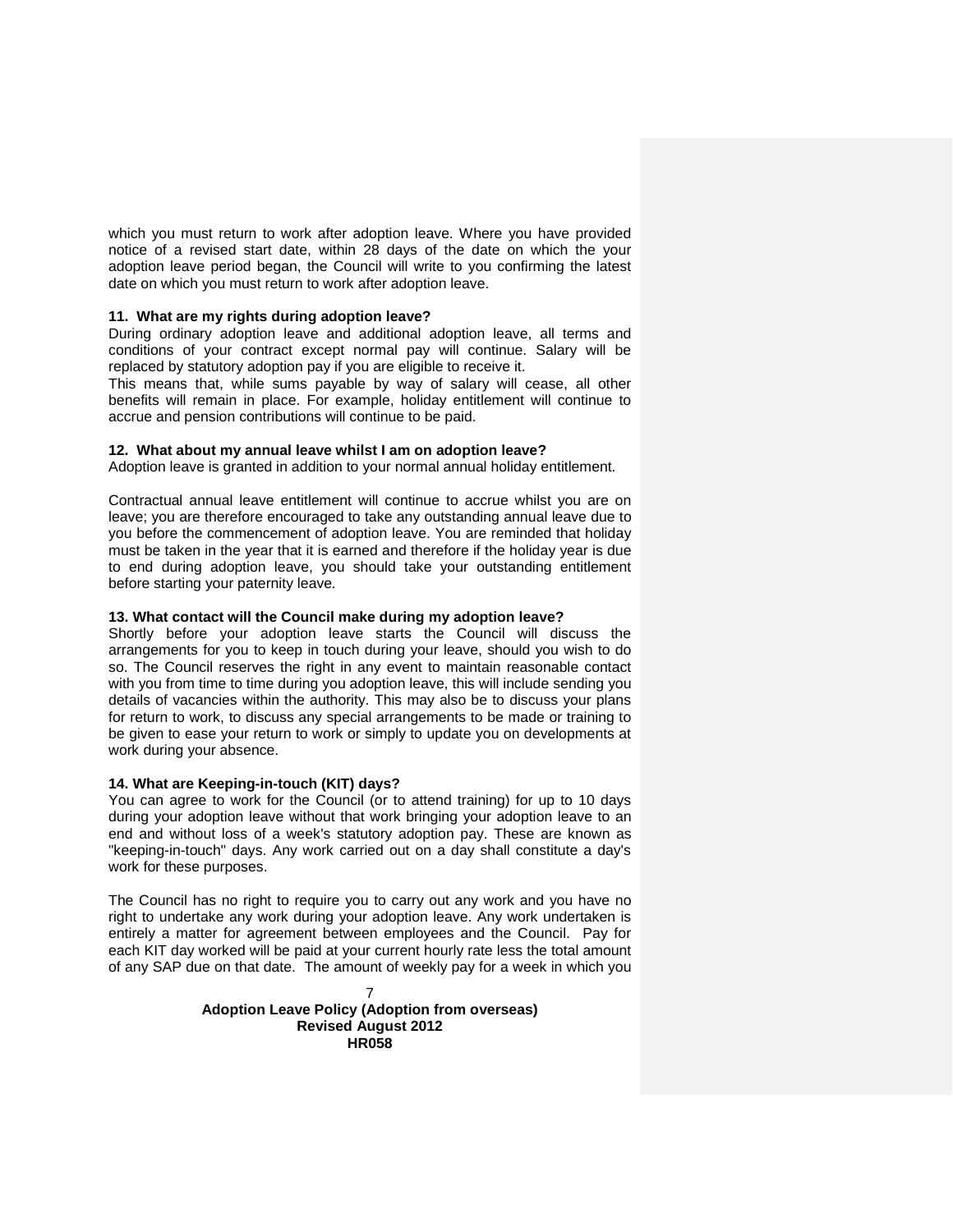worked a KIT day will not be lower than the weekly rate of SAP to which you are entitled.

#### <span id="page-7-0"></span>**15. What do I do about returning to work?**

You may return to work at any time during ordinary adoption leave or additional adoption leave, provided that you give the appropriate notification. Alternatively, you may take your full period of adoption leave entitlement and return to work at the end of this period. If you wish to return before the full period of adoption leave has elapsed, you must give at least eight weeks' notice in writing to the Council of the date on which you intend to return.

#### <span id="page-7-1"></span>**16. Will I return to my previous job?**

You have the right to resume working in the same job if returning to work from OAL. If you return to work after a period of AAL, you are entitled to return either to the same job, or if this is not reasonably practicable, to another suitable job that is on terms and conditions not less favourable.

#### <span id="page-7-2"></span>**17. What if I can't return on the date I am due back?**

Failure to return to work by the end of adoption leave will be treated as an unauthorised absence unless you are sick and produce a current medical certificate before the end of the adoption leave period.

If you decide during adoption leave that you do not wish to return to work, you should give written notice of resignation to the Council as soon as possible and in accordance with the terms of your contract of employment.

#### <span id="page-7-3"></span>**18. Transfer of adoption leave**

If you propose to return to work by giving proper notification, your spouse, civil partner or partner may be eligible to take up to 26 weeks' additional adoption leave (and additional statutory adoption pay) once you have returned to work.

The earliest that additional adoption leave may commence is 20 weeks after the date on which the adopted child enters Great Britain and it must end 12 months after the date of entry. The minimum period of additional adoption leave is two consecutive weeks and the maximum period is 26 weeks.

Further details should be obtained from your spouse or partners employer in this circumstance. You would be required to submit a written and signed declaration form to that employer, which may also make additional enquiries of the Council to verify its employee's entitlement to additional adoption leave and pay.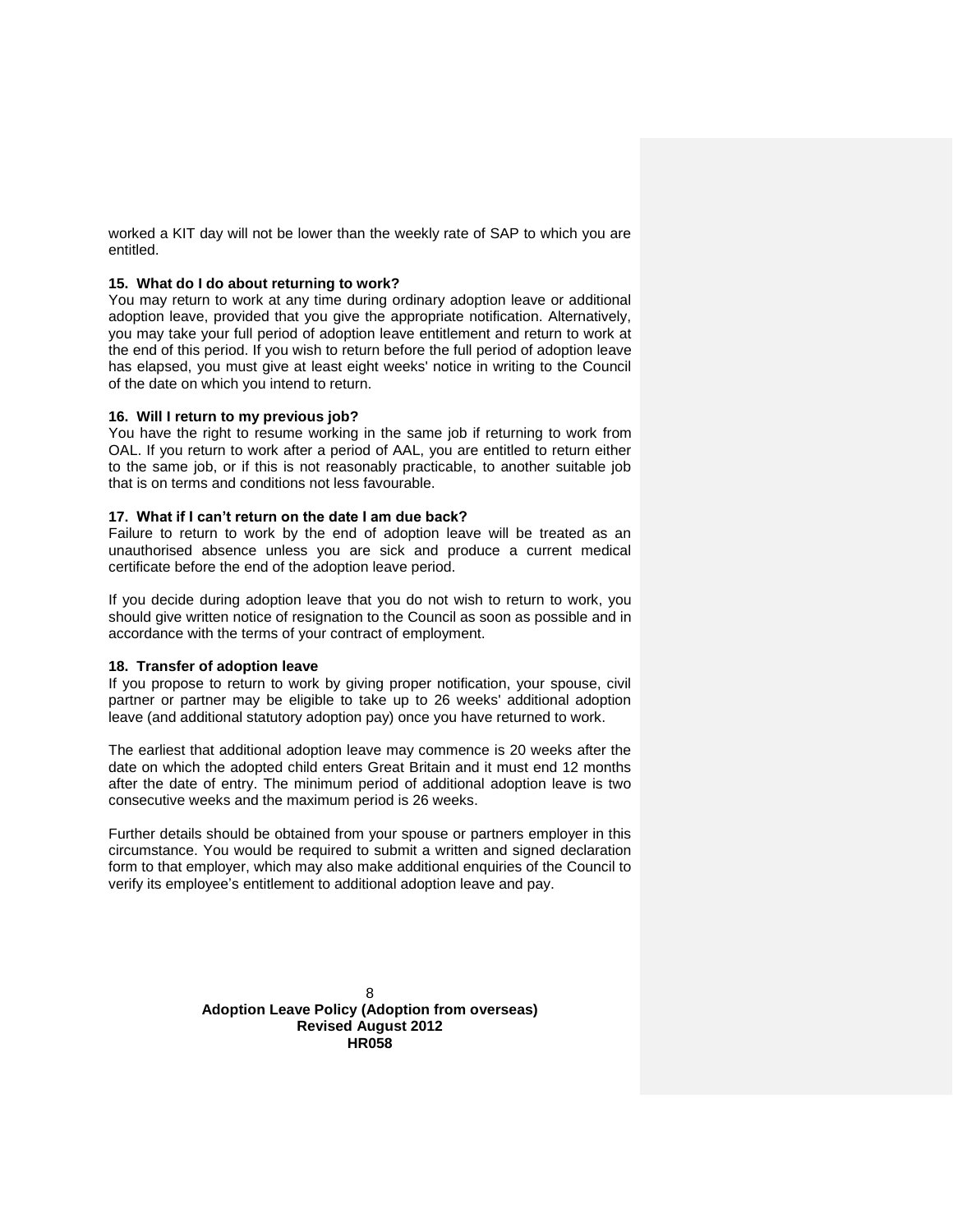**Formatted:** Font: 14 pt

# **AAPPENDIX A**

<span id="page-8-0"></span>Use this form to provide notification of your intention to take adoption leave (adoption from overseas) - part one

| Name of Employee (please print)                                                                                                                                        |  |
|------------------------------------------------------------------------------------------------------------------------------------------------------------------------|--|
| Department                                                                                                                                                             |  |
| Date of commencement of employment                                                                                                                                     |  |
| I hereby give notice that I intend to take adoption leave in relation to a child<br>adopted from overseas in respect of whom I have received an official notification. |  |
| The date on which I received the official<br>notification is:                                                                                                          |  |
| The date on which I received the official<br>notification is $\therefore$                                                                                              |  |
| Signed                                                                                                                                                                 |  |
| Dated                                                                                                                                                                  |  |
|                                                                                                                                                                        |  |

You should notify you manager of your intention to take Adoption leave and discuss the applicable dates.

To qualify for adoption leave, you must then return this notice form to People Services no later than 28 days after you received the official notification or, if you received the official notification before commencing work for the Council, no later than 28 days after the date you completed 26 weeks' continuous employment with the Council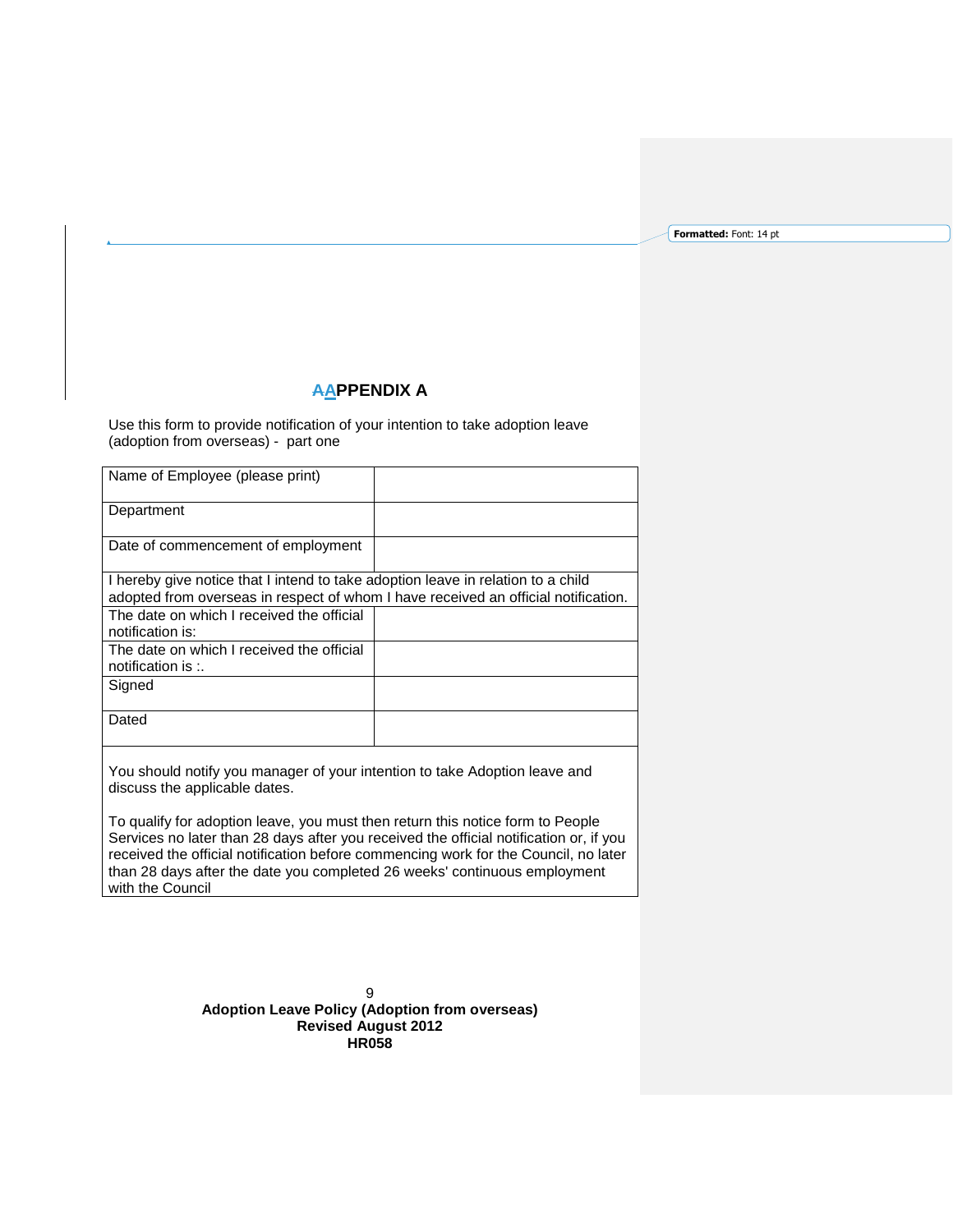# **APPENDIX B**

**Formatted:** Font: 14 pt

<span id="page-9-0"></span>Employees should use this form when adopting a child from overseas to notify the Council of their intention to take adoption leave. - part two

| Name of Employee (please print)                                                                                                                                 |  |  |
|-----------------------------------------------------------------------------------------------------------------------------------------------------------------|--|--|
| Department                                                                                                                                                      |  |  |
| Date of commencement of employment                                                                                                                              |  |  |
| I hereby give notice that I wish my adoption<br>leave to start on                                                                                               |  |  |
| I have already informed the Council of the date that I received the official<br>notification and of the date that the child is expected to enter Great Britain. |  |  |
|                                                                                                                                                                 |  |  |
| Signed                                                                                                                                                          |  |  |
| Dated                                                                                                                                                           |  |  |
| You should notify you manager of your intention to take Adoption leave and<br>discuss the applicable dates.                                                     |  |  |
| To qualify for adoption leave, you must then return this notice form to People                                                                                  |  |  |

Services no later than 28 days prior to the date that you wish your adoption leave to begin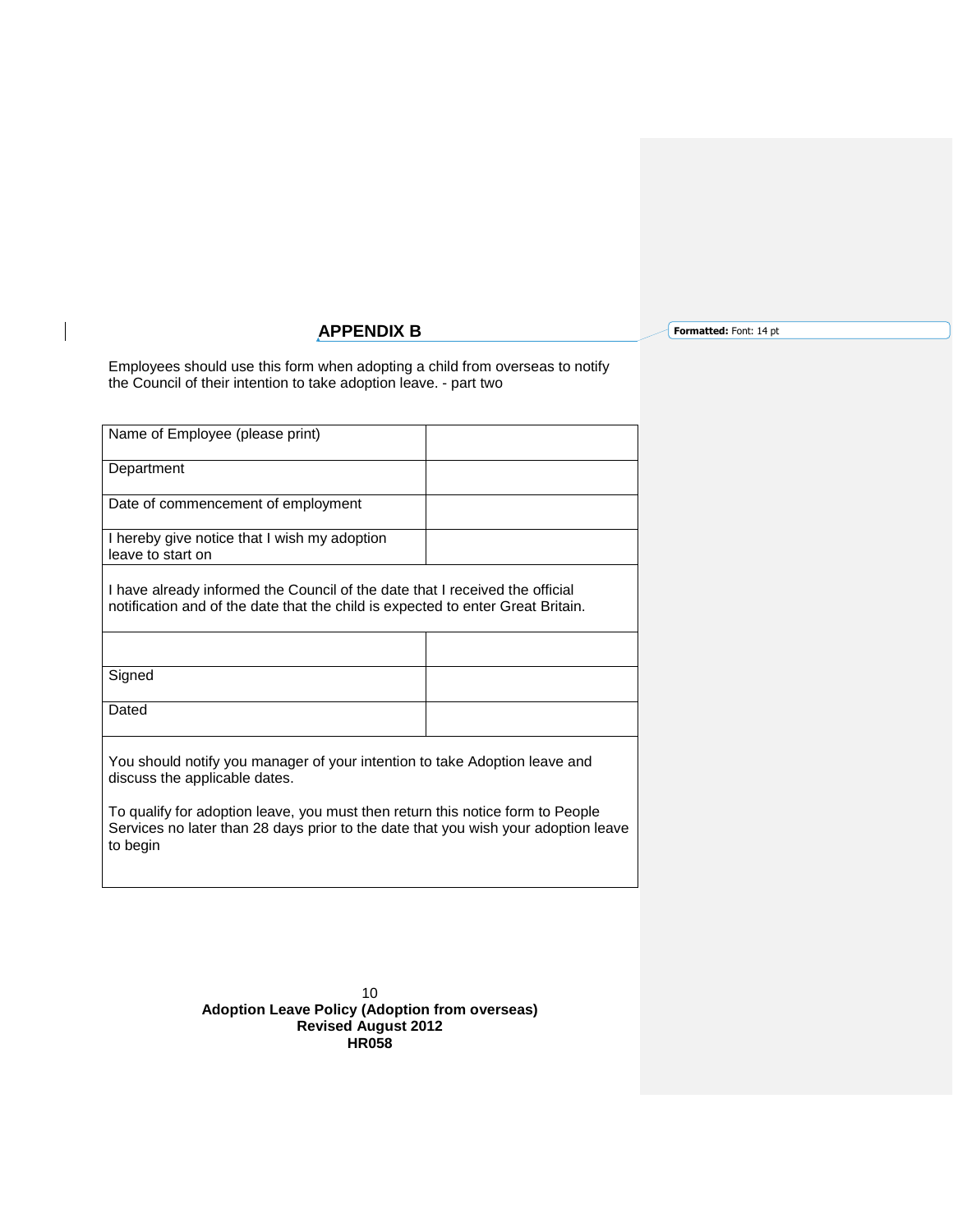# **APPENDIX C**

**Formatted:** Font: 14 pt

<span id="page-10-0"></span>Employees should use this form to provide notification of an intention to take adoption leave (adoption from overseas) - part three

| Name of Employee (please print)                                                                                    |  |
|--------------------------------------------------------------------------------------------------------------------|--|
| Department                                                                                                         |  |
| Date of commencement of employment                                                                                 |  |
| I hereby give notice that the child in relation to<br>whom I am taking adoption leave entered Great<br>Britain on: |  |
| Signed                                                                                                             |  |
| Dated                                                                                                              |  |
|                                                                                                                    |  |

You should notify you manager of your intention to take Adoption leave and discuss the applicable dates.

To qualify for adoption leave, you must then return this notice form to People Services no later than 28 days after the date on which the child entered Great Britain.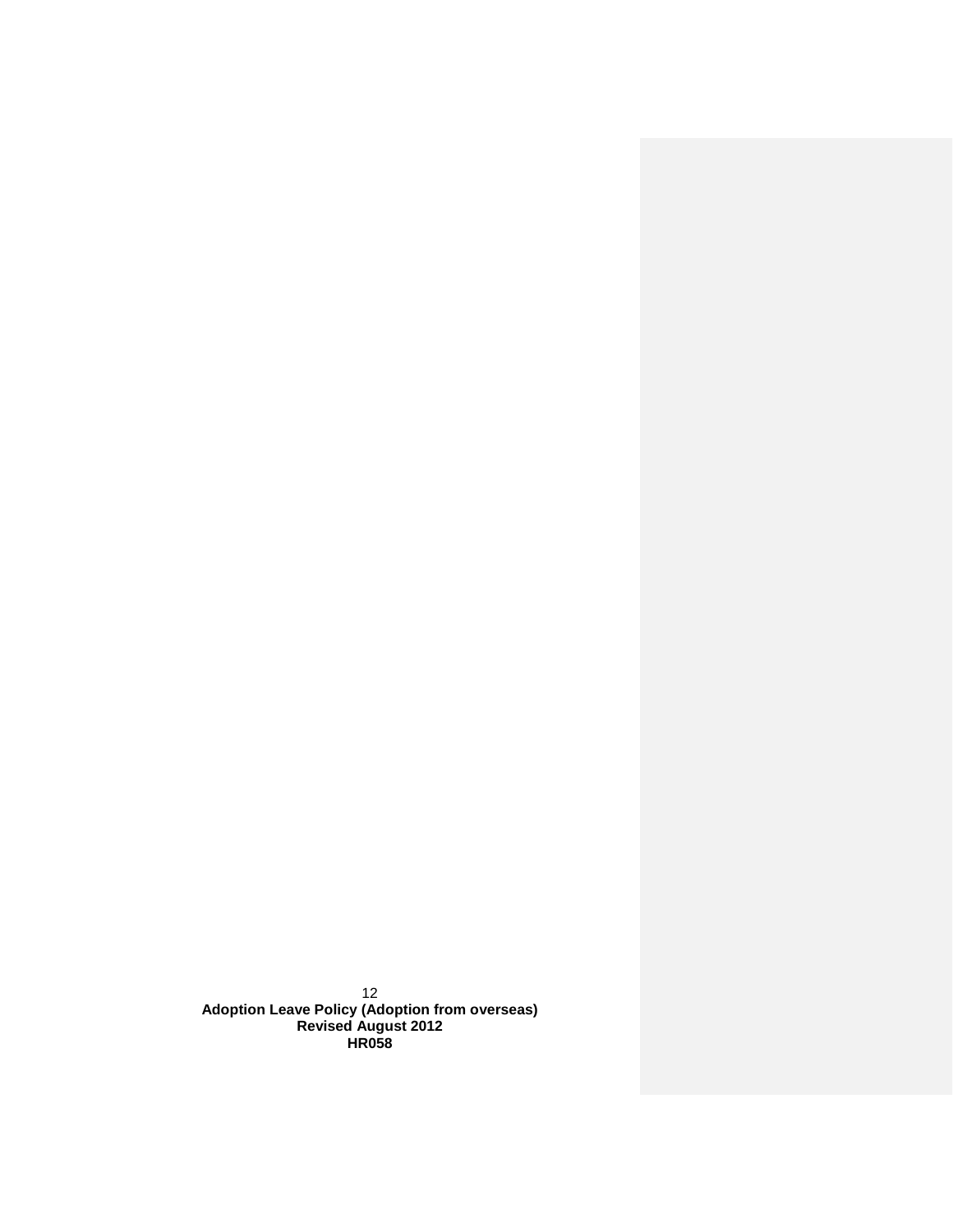# **APPENDIX D**

**Formatted:** Font: 14 pt

You should use this form to vary the start date of your adoption leave.

| Name of Employee (please print)                                                                                                  |  |
|----------------------------------------------------------------------------------------------------------------------------------|--|
| Department                                                                                                                       |  |
| Date of commencement of employment                                                                                               |  |
| I previously notified you that I wished to<br>commence my adoption leave on                                                      |  |
| I now wish to vary this date. Instead of<br>commencing my adoption leave on the<br>above date, I would like to start my leave on |  |
|                                                                                                                                  |  |
| Signed                                                                                                                           |  |
| Dated                                                                                                                            |  |

You should notify you manager of your intention to take Adoption leave and discuss the applicable dates.

<span id="page-12-0"></span>Please then return this form to People Services at least 28 days prior to the new date on which you wish your adoption leave to commence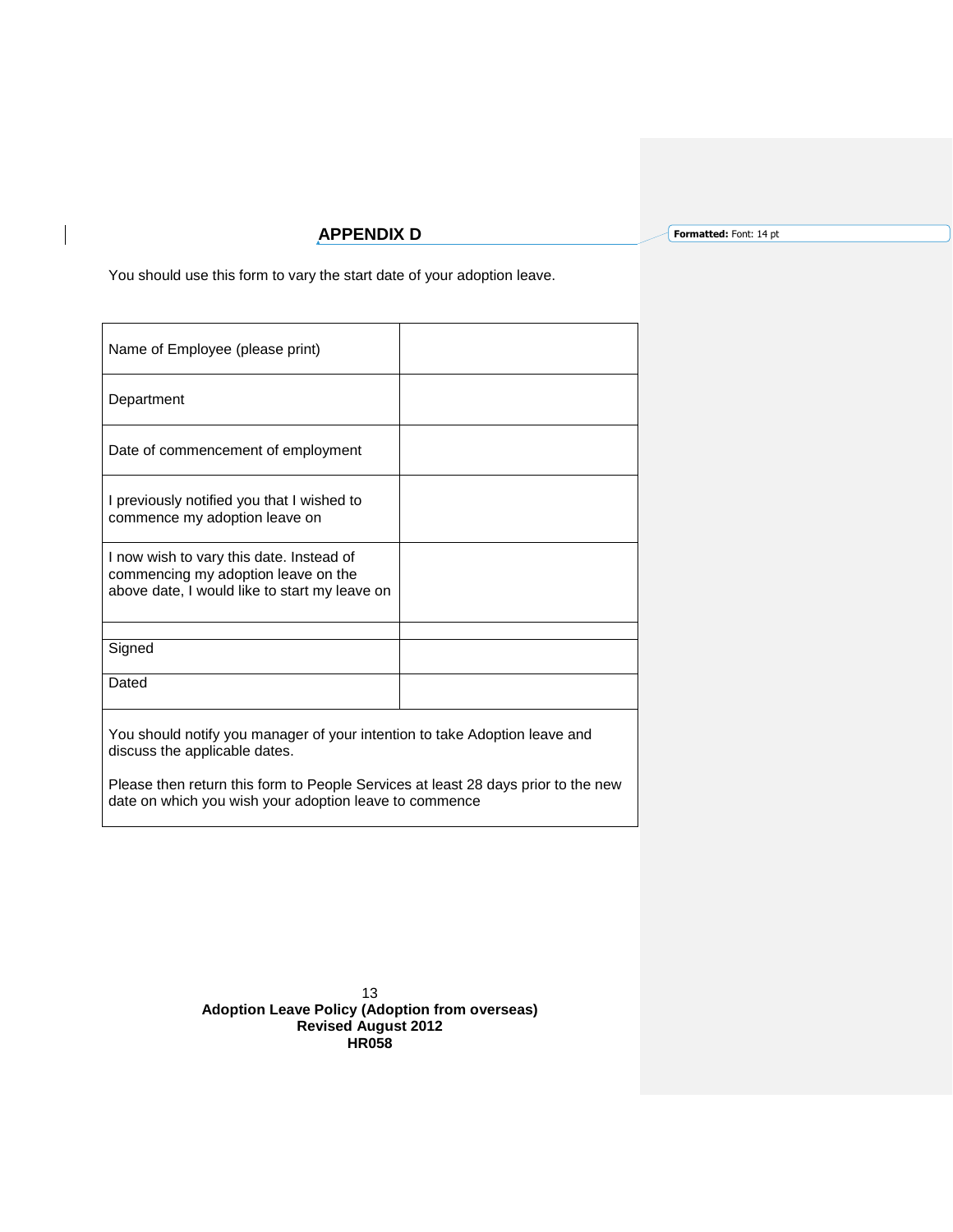## **APPENDIX E**

**Formatted:** Font: 14 pt, No underline

Employees should use this form indicate that they have elected to receive statutory adoption pay and not statutory paternity pay in relation to an adopted child (adoption within the UK)

| Name of Employee (please print)    |  |
|------------------------------------|--|
| Department                         |  |
| Date of commencement of employment |  |
|                                    |  |

I previously notified you that I wish to take adoption leave commencing on [date]. In relation to the child that I am adopting I confirm that I have elected to receive statutory adoption pay and not statutory paternity pay (adoption).

| Signed |  |
|--------|--|
| Dated  |  |

You should return this form to Payroll by the 6<sup>th</sup> of the month before your leave is due to commence where at all possible. Where this is not possible you should return it at the earliest reasonable date.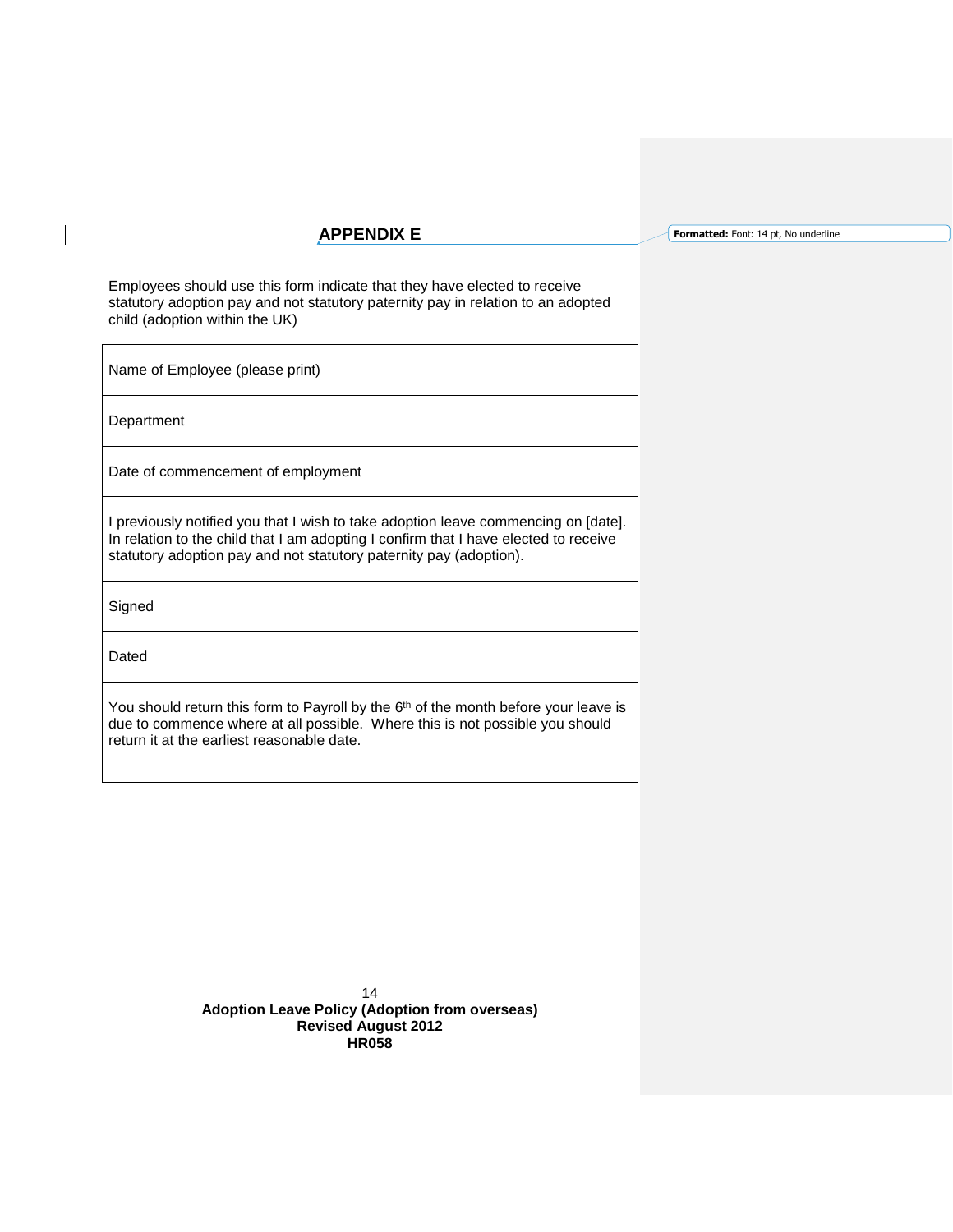**This policy has been agreed by Boston Borough Council and the Trade Union representatives for the workforce at Joint Consultative Committee.**

**Signed: …………………………………… Date: ……………………….. Signed: Date: Chief Executive …………………………………………………………………**  $\mathbf{I}$ **Signed: ……………………………………. Date: ……………………….. UNISON Branch Secretary Signed: …………………………………… Date: ………………………..**